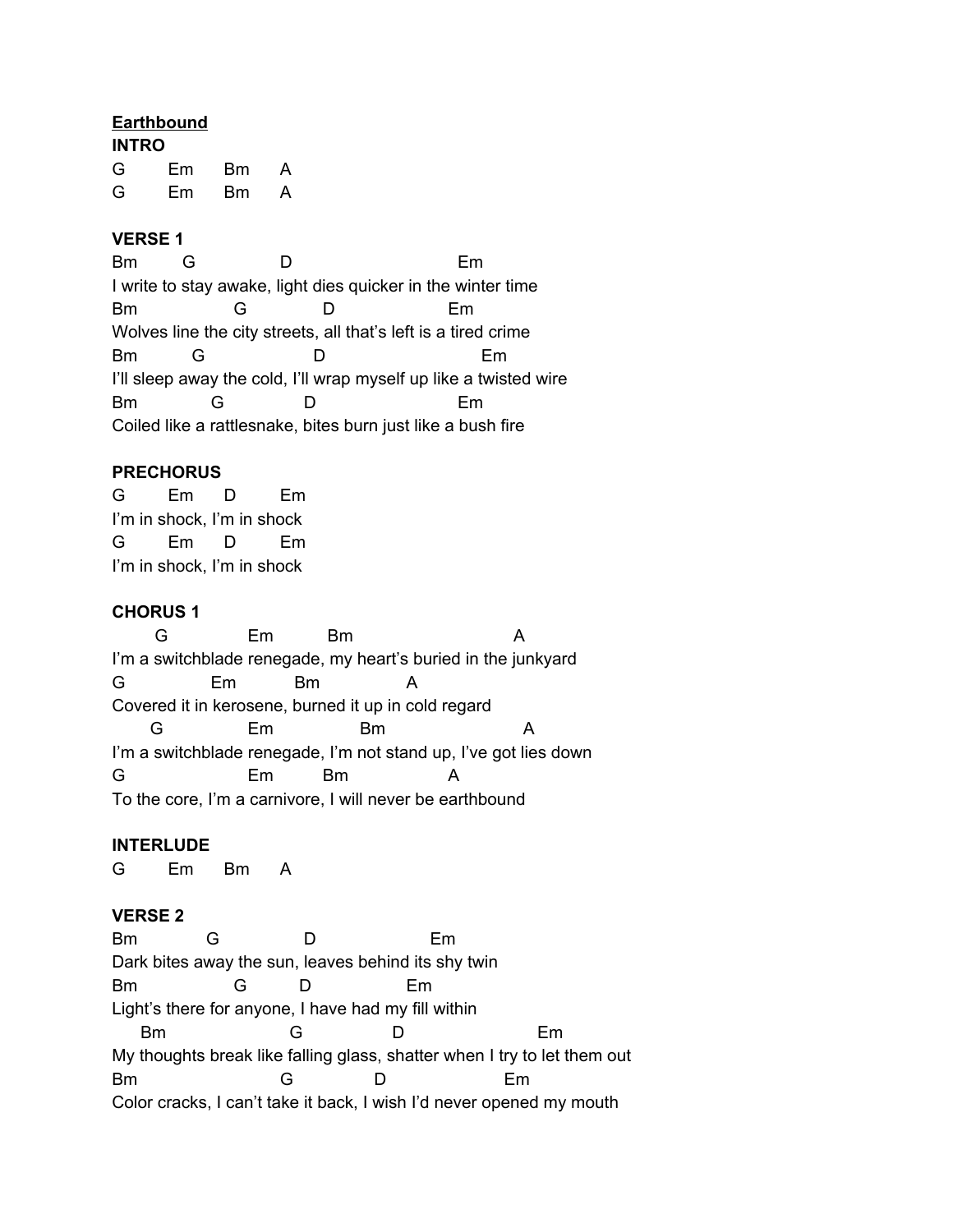#### **PRECHORUS**

G Em D Em I'm in shock, I'm in shock G Em D Em I'm in shock, I'm in shock

## **CHORUS 2**

G Em Bm A I'm a switchblade renegade, my heart's buried in the junkyard G Em Bm A Covered it in kerosene, burned it up in cold regard G Em Bm A I'm a switchblade renegade, I'm not stand up, I've got lies down G Em Bm A G Em To the core, I'm a carnivore, I will never be earthbound Bm A I will never be earthbound

#### **BRIDGE**

G Em Bm A G Em Bm A G Em Bm A G Em Bm A I'm in shock, I'm in shock, I'm in shock, I'm in shock G Em Bm A G Em Bm A I'm in shock, I'm in shock, I'm in shock

### **CHORUS 3**

G Em Bm A I'm a switchblade renegade, my heart's buried in the junkyard G Em Bm A Covered it in kerosene, burned it up in cold regard G Em Bm A I'm a switchblade renegade, I'm not stand up, I've got lies down G Em Bm A To the core, I'm a carnivore, I will never be earthbound

# **OUTRO**

G Em Bm A (I'm in shock) I will never be earthbound G Em Bm A (I'm in shock) I will never be earthbound G Em Bm A